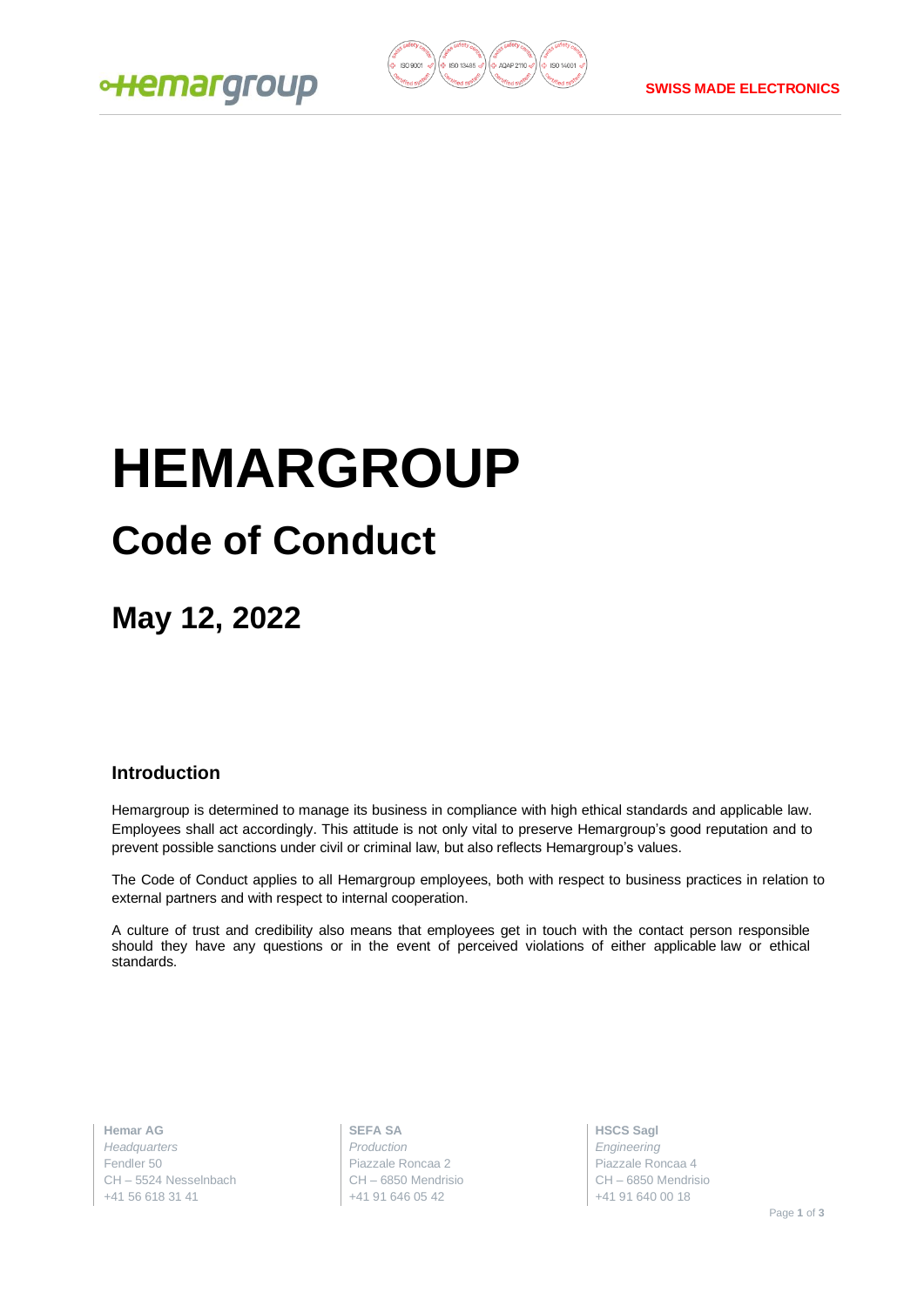



# **Employee conduct**

These fundamental principles were formulated to govern internal cooperation, although they alsoapply to conduct in relation to external partners.

#### • **We act with integrity**

We abide by the law and by all additional external and internal regulations. We exercise care in our handling of confidential information of any kind. We recognize and avoid situations which could lead to conflict between personal interests and those of Hemargroup. We disclose existing or possible conflicts of interest..

#### • **We generate trust and act in an authentic manner**

We are reliable partners and make only those promises that we can keep. We make sure that customers, suppliers, and colleagues can rely on what we say.

• **We are respectful in our dealings with one another and support one another**

We respect personal dignity, privacy, and the personal rights of every individual. Every employee has a right to be protected against discrimination and harassment. Constructive criticism is welcome.

#### • **We promote letting everyone have his or her say**

We actively participate in the design of structures and processes. Participation in employee surveys and the implementation of measures resulting from them are apart of our effort to become ever better.

#### • **We advocate safety and health protection**

We feel that we share responsibility for occupational safety and health protection in our own areasand act accordingly.

# **Conduct in the working environment**

We adhere to the following provisions taking local conditions into account:

- **Ban on corruption and bribery** in dealings with business partners. Corruption and bribery of anykind are not tolerated, nor is it permissible to become involved in such acts in any way.
- **Conflicts of interest** are consciously avoided. We make decisions based on the wellbeing of thecompany not personal interests.
- **Employees' basic rights are respected. <sup>1</sup>** We promote equal opportunities and the equal treatment of employees regardless of the color of their skin, race, nationality, social origin, disability, sexual orientation, political or religious conviction, gender, or age. The personal dignity, privacy and personal rights of each and every individual are respected.
- **Prohibition of child labor. 2 3** No employees shall be hired who have not yet reached the minimumage of 15 years.
- The company is also responsible for the **health and safety of its employees,** and this forms an integral part of its health and safety management. We ensure that risks are minimized and thatappropriate precautions are taken to prevent accidents and occupational illnesses.
- **Environmental protection.** We strive to use our resources sparingly and avoid the use of materials that place an unnecessary strain on the environment and are difficult to discard. We are mindful of energy consumption. Environmental protection is considered in compliance with legal and international standards<sup>4</sup>.
- **Responsible procurement of raw materials / conflict minerals.** Suppliers are required to disclose the

**Hemar AG** *Headquarters* Fendler 50 CH – 5524 Nesselnbach +41 56 618 31 41

**SEFA SA** *Production* Piazzale Roncaa 2 CH – 6850 Mendrisio +41 91 646 05 42

**HSCS Sagl** *Engineering* Piazzale Roncaa 4 CH – 6850 Mendrisio +41 91 640 00 18